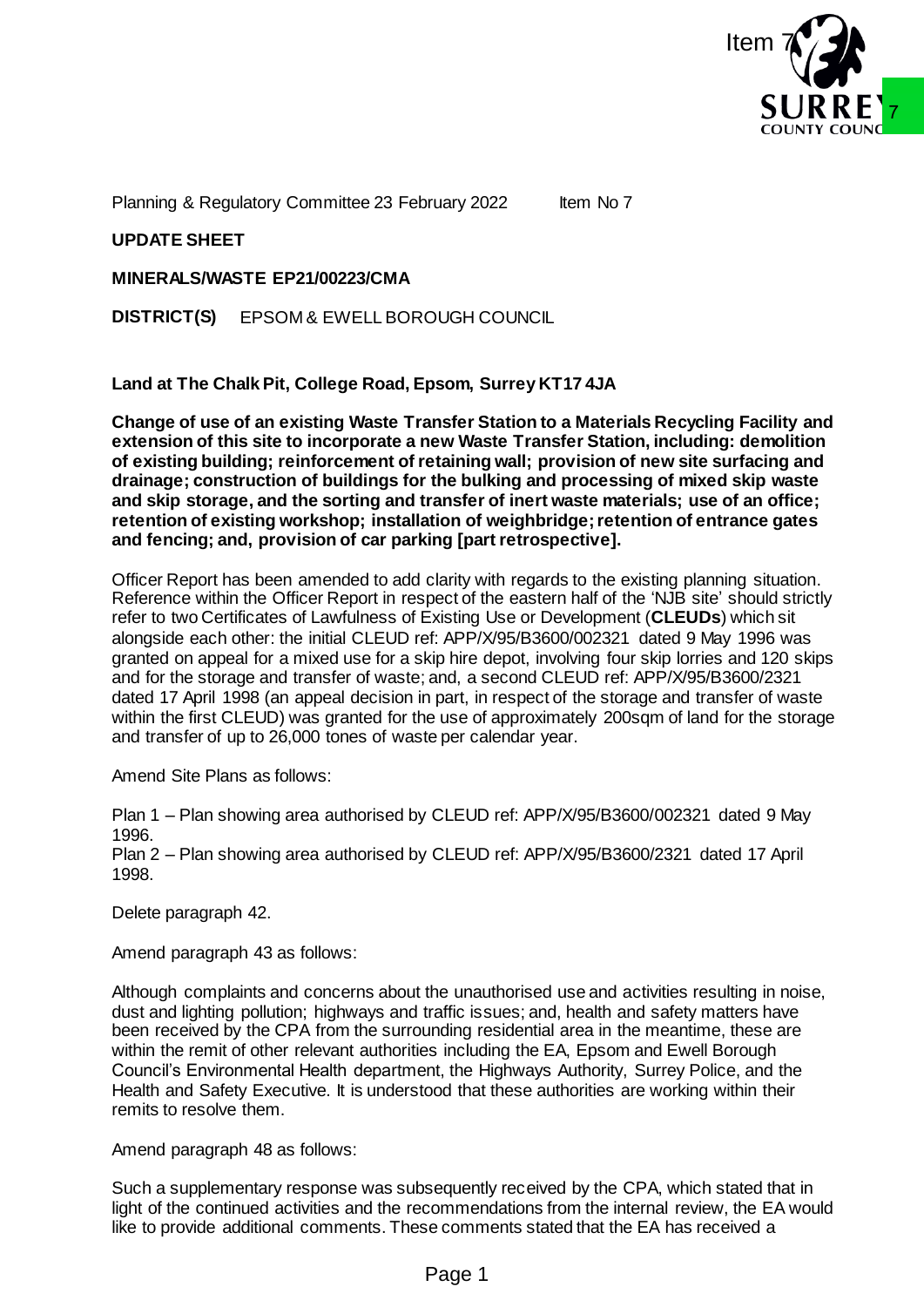significant number of reports regarding noise and dust emanating from the 'NJB site' and its operations treating waste, and continue to receive complaints, and that limiting the waste throughput to 26,000 tonnes per year, enclosure of all waste activities within a building, dedicated permitted hours of operation, and improvements in the site surface would reduce noise and dust emissions from the operations.

# **CONSULTATIONS AND PUBLICITY**

# *Consultees (Statutory and Non-Statutory)*

Add the following to Environment Agency response:

Further response: We have no objection to all of the proposed waste activities to be carried out in a building. We also support the regularising of operational hours on site and the proposed reduction of waste tonnage to 26,000 ton per year. Our view is that reduction in waste through put, enclosure of all waste activities within a building, dedicated permitted hours of operation and improvements in the site surface will reduce noise and dust emissions from the site operations. Translated permitted house and continuit to receive decirated permitted house of the diversion streament of the diversion and improvements of the model of the model of the model of the model of the model of the model of th

# *Parish/Town Council and Amenity Groups*

Add the following:

63. College Ward Residents Association – Objection, on the grounds of Green Belt, ground contamination, flooding, dust, noise, operating hours, and traffic.

65. Nork Residents Association – Objection, on the grounds of dust, traffic and noise.

# *Summary of publicity undertaken and key issues raised by public*

Add the following to paragraph 67:

Relocation of the waste activities.

Amend paragraph 70 as follows:

The guidance on the determination of planning applications contained in the Preamble/Agenda frontsheet is expressly incorporated into this report and must be read in conjunction with the following paragraphs.

Add the following:

71. A majority of the above-mentioned matters raised will be addressed within this report. However, it should be noted with regards to relocation of the waste activities that the CPA is required to consider each application on its own merits and whether the application site is acceptable for that activity. It is not within the CPA's powers to start looking at other sites and alternative locations that could be more suitable for waste development, or to direct specific applicants to specific land.

# **PLANNING CONSIDERATIONS**

Amend paragraph 71 as follows:

In this case the statutory development plan for consideration of the application consists of the Surrey Waste Local Plan Part 1 – Policies and Part 2 – Sites, which together form the Surrey Waste Local Plan 2020 (**SWLP2020**), as well as the Surrey Minerals Plan Core Strategy Development Plan Document 2011 (**SMP2011**), the Aggregates Recycling Joint Development Plan Document for the Minerals and Waste Plans 2013 (**ARJDPD2013**), the Epsom and Ewell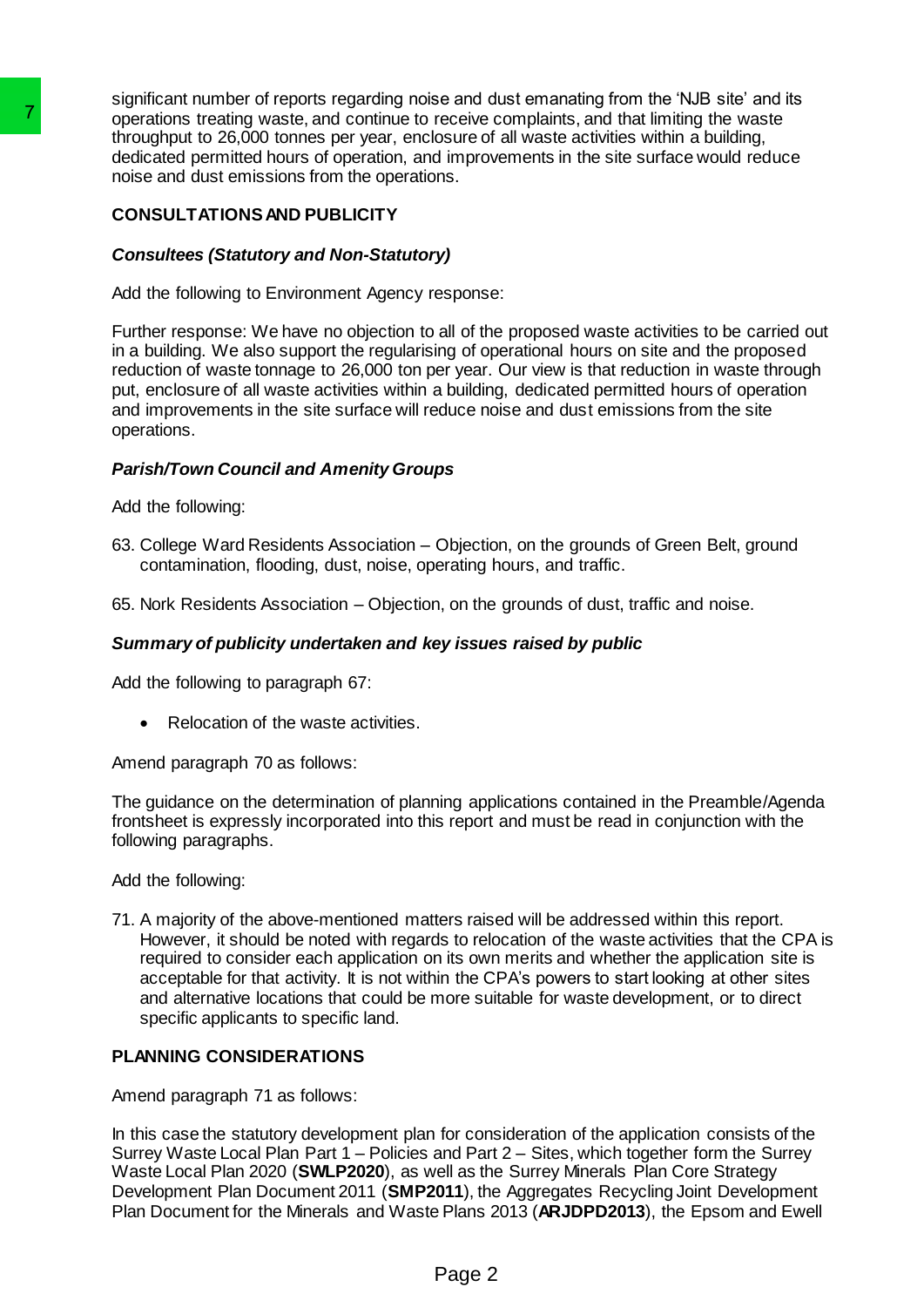Borough Council Core Strategy 2007 (**EECS2007**) and the Epsom and Ewell Borough Council Development Management Policies Document 2015 (**EEDM2015**).

Add new paragraph between paragraphs 72 and 73 as follows:

The SMP2011 provides a framework for meeting the needs for minerals while being prudent in the use of natural resources and addressing other mineral development issues, by providing strategic policies and site-specific proposals within Surrey for the period to 2026. Meanwhile, the ARJDPD2013 sets out proposals with regard to the provision of aggregates recycling facilities across the county for the period to 2026, including by identifying the preferred areas for locating such aggregate recycling facilities. ment 2015 (**EEDM2015**).<br>
The meatrical of solicity and a state of the meats while being prudent in<br>
ang other mineral development issues, by providing<br>
als within Surrey for the period to 2026. Meanwhile, the<br>
als with Sur

### **WASTE MANAGEMENT ISSUES**

Add new paragraphs between paragraphs 96 and 97 as follows:

Meanwhile, the SMP2011 provides a framework for meeting the needs for minerals while being prudent in the use of natural resources and addressing other mineral development issues, by providing strategic policies and site-specific proposals within Surrey for the period to 2026.

SMP2011 Policy MC5 (Recycled and secondary aggregates) states that the re-use of construction and demolition waste at source, or its separation and collection for recycling, should be encouraged. Provision will be made within the Aggregates Recycling Joint Development Plan Document for new facilities that, together with existing facilities, provide productive capacity for the supply of recycled and secondary aggregates at a rate of at least 0.8 million tonnes per annum (**mtpa**) by 2016 and of at least 0.9mtpa by 2026.

### **RECOMMENDATION**

Amend Condition 7 as follows:

Prior to any building construction work being undertaken within the application site other than the metal support posts previously erected, a Construction Transport Management Plan, to include details of:

- a) Parking for vehicles of site personnel, operatives and visitors
- b) Loading and unloading of plant and materials
- c) Storage of plant and materials
- d) HGV deliveries and hours of operation
- e) Vehicle routing
- f) Measures to prevent the deposit of materials on the highway
- g) On-site turning for construction vehicles

Shall be submitted to and approved in writing by the County Planning Authority. Only the approved details shall be implemented during the construction of the development.

Amend Condition 8 as follows:

There shall be no more than an annual average of 68 daily Heavy Goods Vehicle (HGV) movements (34 in and 34 out) to and from the application site directly connected with the development hereby permitted. The operator shall maintain accurate records of the daily number of HGVs accessing and egressing the application site and these records shall be submitted to the County Planning Authority by the first day of April, July, October and January each year.